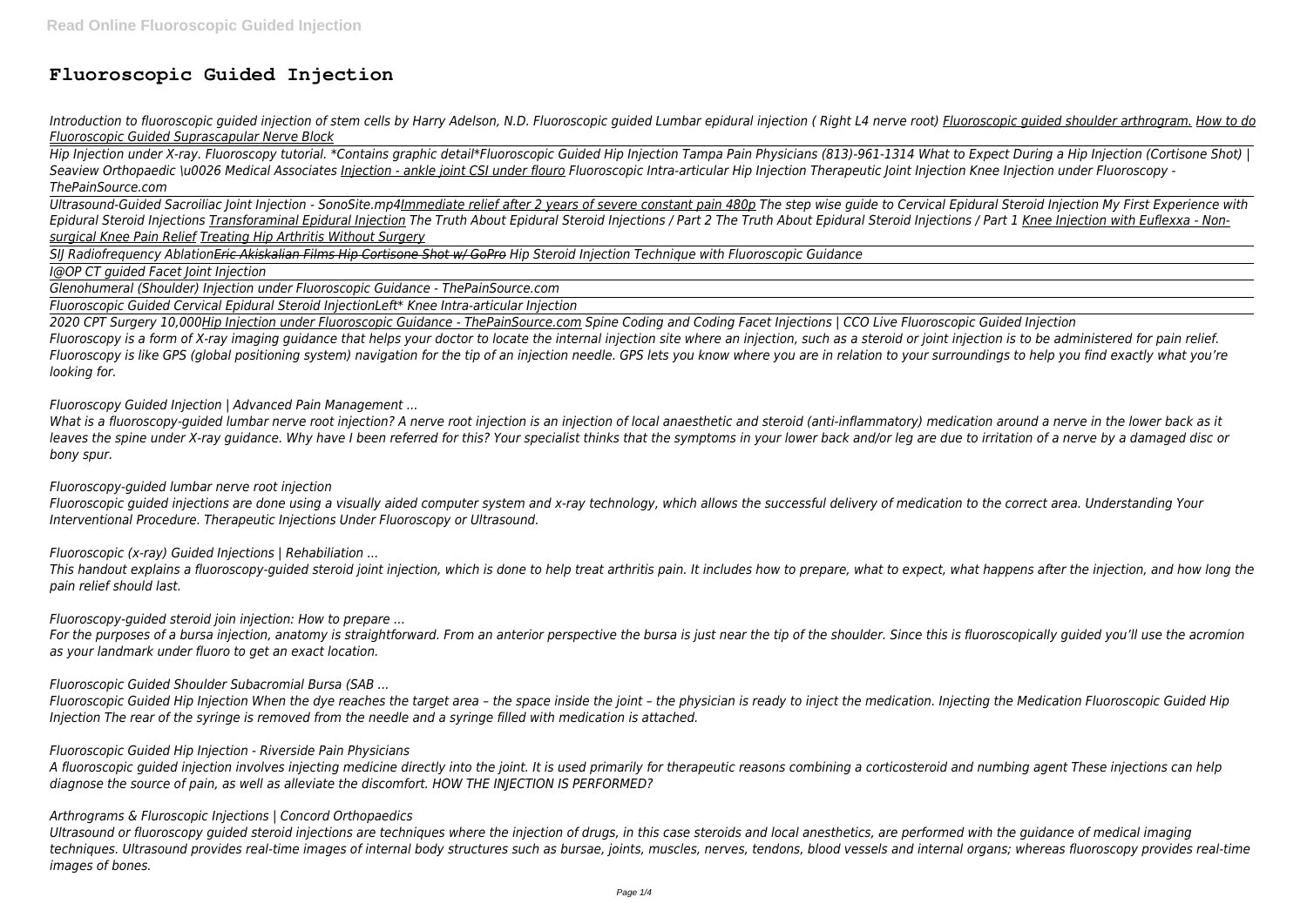# *Ultrasound or Fluoroscopy Guided Steroid injections for ...*

*An image guided joint injection usually takes 15-30 minutes and is done on a day case meaning you will go home on the day of the procedure. You will be awake during your injection. Your consultant will use a CT scan or ultrasound scanner to guide the injection into the exact area needing relief.*

### *Image guided joint injections | Nuffield Health*

*Steroid injections, also called corticosteroid injections, are anti-inflammatory medicines used to treat a range of conditions. They can be used to treat problems such as joint pain, arthritis, sciatica and inflammatory bowel disease.. Steroid injections are only given by healthcare professionals.*

### *Steroid injections - NHS*

*Fluoroscopy is the examination of tissues and other body structures by X-ray, which shows, like a video, a continuous three-dimensional image. A traditional X-ray, like a photograph, allows for only one still image of the affected area. Fluoroscopically guided steroid injections are typically used to alleviate chronic spine, leg or arm pain.*

### *Fluoroscopically Guided Injections | Tri Rivers ...*

For the purposes of a glenohumeral injection, anatomy is straightforward. From an anterior perspective the joint is just near the tip of the shoulder. Since this is fluoroscopically guided you'll use the *bone as your landmark under fluoro to get an exact location.*

*Fluoroscopic guided hip injections are similar to many of the other steroid injections in terms of technique. The physician first gives the patient a shot of numbing medication that makes the hip joints feel tingly, but lessens the pain of the second injection.*

### *How Fluoroscopic Guided Hip Injections Differ From Other ...*

*A facet joint injection is a relatively simple, straightforward procedure, and is usually performed in an office based procedure suite or in an ambulatory surgical center. See Facet Joint Injections and Medial Branch Blocks*

### *Facet Joint Injection Procedure - Spine-health*

Introduction to fluoroscopic quided injection of stem cells by Harry Adelson, N.D. Fluoroscopic quided Lumbar epidural injection (Right L4 nerve root) Fluoroscopic quided shoulder arthrogram. How to do *Fluoroscopic Guided Suprascapular Nerve Block*

*What is a Fluoroscopic Guided Piriformis Injection? Piriformis muscle syndrome can mimic pain like sciatica, or the large nerve pain that produces sharp shooting pain down the leg. Piriformis muscle syndrome pain starts in the lower back and/or buttocks, sometimes feeling as if it's deep inside the buttock muscles.*

### *Fluoroscopic Guided Piriformis Injection - Encore Health Group*

### *Fluoroscopic Guided Glenohumeral Joint Injection ...*

*Fluoroscopy (live X-ray) is commonly used in hip joint injections for guidance in properly targeting and placing the needle, and for avoiding nerve or other injury. On the day of the injection, patients are advised to avoid driving and doing any strenuous activities. The hip joint injection procedure includes the following steps:*

### *Hip Joint Injections for Pain Relief - Spine-health*

*Fluoroscopic Guided Injections When your pain is not relieved by usual medical care, physical therapy or other conservative management – or your pain is so severe that you can't tolerate traditional care – then fluoroscopically guided injections may be the most effective and quickest way to stop the pain and start the healing process.*

### *Fluorscopic Intervention- Strive! Integrated Physical Medicine*

*Using image guidance for joint access is a valuable fundamental skill. The purpose of this article is to review fluoroscopic and ultrasound-guided techniques and the medications used for injection into the glenohumeral, elbow, wrist, hip, knee, and ankle joints.*

*Hip Injection under X-ray. Fluoroscopy tutorial. \*Contains graphic detail\*Fluoroscopic Guided Hip Injection Tampa Pain Physicians (813)-961-1314 What to Expect During a Hip Injection (Cortisone Shot) | Seaview Orthopaedic \u0026 Medical Associates Injection - ankle joint CSI under flouro Fluoroscopic Intra-articular Hip Injection Therapeutic Joint Injection Knee Injection under Fluoroscopy - ThePainSource.com*

*Ultrasound-Guided Sacroiliac Joint Injection - SonoSite.mp4Immediate relief after 2 years of severe constant pain 480p The step wise guide to Cervical Epidural Steroid Injection My First Experience with* Epidural Steroid Injections Transforaminal Epidural Injection The Truth About Epidural Steroid Injections / Part 2 The Truth About Epidural Steroid Injections / Part 1 Knee Injection with Euflexxa - Non*surgical Knee Pain Relief Treating Hip Arthritis Without Surgery*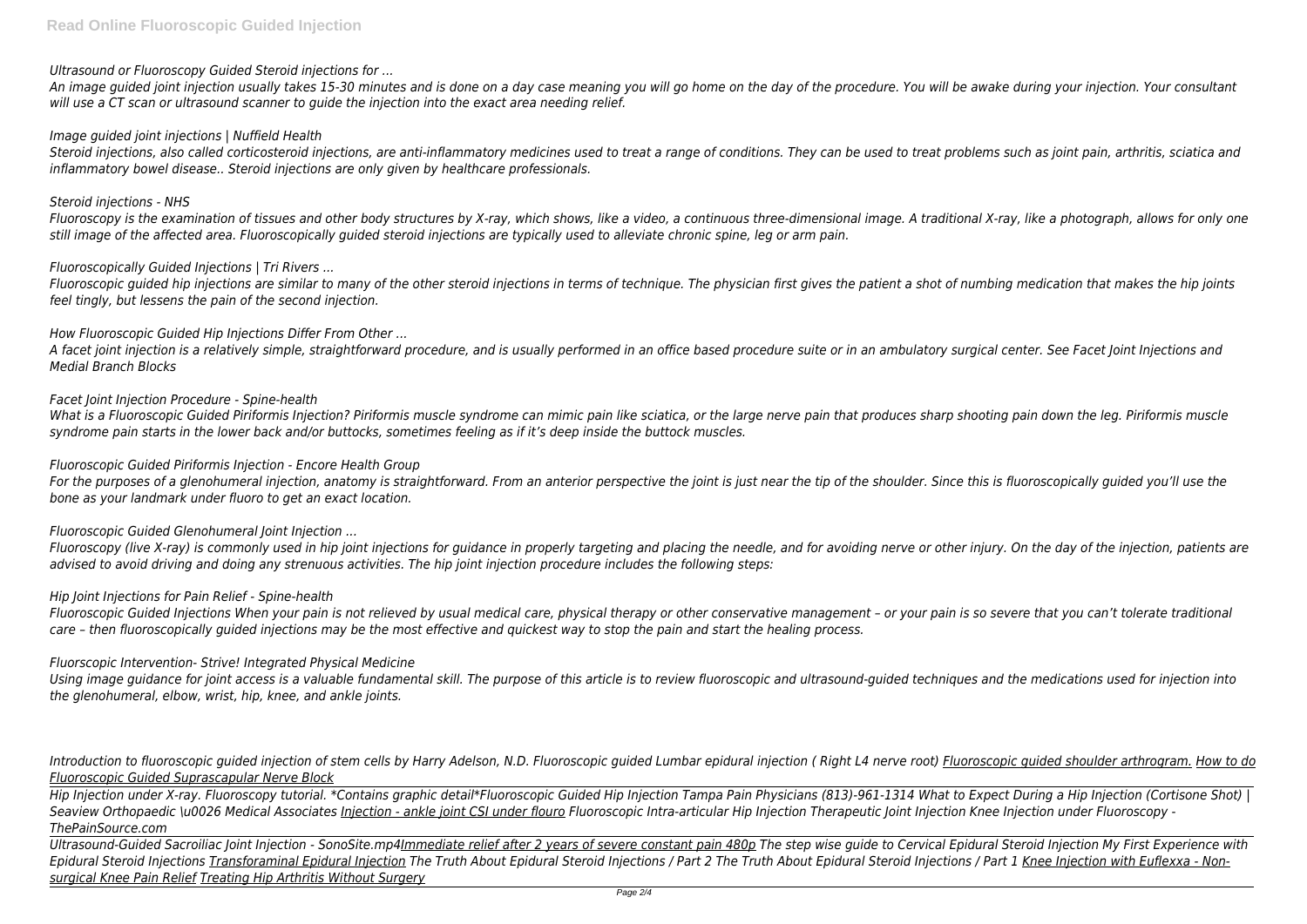### *SIJ Radiofrequency AblationEric Akiskalian Films Hip Cortisone Shot w/ GoPro Hip Steroid Injection Technique with Fluoroscopic Guidance*

# *I@OP CT guided Facet Joint Injection*

*Glenohumeral (Shoulder) Injection under Fluoroscopic Guidance - ThePainSource.com*

*Fluoroscopic Guided Cervical Epidural Steroid InjectionLeft\* Knee Intra-articular Injection*

*2020 CPT Surgery 10,000Hip Injection under Fluoroscopic Guidance - ThePainSource.com Spine Coding and Coding Facet Injections | CCO Live Fluoroscopic Guided Injection Fluoroscopy is a form of X-ray imaging guidance that helps your doctor to locate the internal injection site where an injection, such as a steroid or joint injection is to be administered for pain relief. Fluoroscopy is like GPS (global positioning system) navigation for the tip of an injection needle. GPS lets you know where you are in relation to your surroundings to help you find exactly what you're looking for.*

*Fluoroscopy Guided Injection | Advanced Pain Management ...*

*What is a fluoroscopy-guided lumbar nerve root injection? A nerve root injection is an injection of local anaesthetic and steroid (anti-inflammatory) medication around a nerve in the lower back as it leaves the spine under X-ray guidance. Why have I been referred for this? Your specialist thinks that the symptoms in your lower back and/or leg are due to irritation of a nerve by a damaged disc or bony spur.*

# *Fluoroscopy-guided lumbar nerve root injection*

*Fluoroscopic guided injections are done using a visually aided computer system and x-ray technology, which allows the successful delivery of medication to the correct area. Understanding Your Interventional Procedure. Therapeutic Injections Under Fluoroscopy or Ultrasound.*

# *Fluoroscopic (x-ray) Guided Injections | Rehabiliation ...*

*This handout explains a fluoroscopy-guided steroid joint injection, which is done to help treat arthritis pain. It includes how to prepare, what to expect, what happens after the injection, and how long the pain relief should last.*

# *Fluoroscopy-guided steroid join injection: How to prepare ...*

*For the purposes of a bursa injection, anatomy is straightforward. From an anterior perspective the bursa is just near the tip of the shoulder. Since this is fluoroscopically guided you'll use the acromion as your landmark under fluoro to get an exact location.*

# *Fluoroscopic Guided Shoulder Subacromial Bursa (SAB ...*

*Fluoroscopic Guided Hip Injection When the dye reaches the target area – the space inside the joint – the physician is ready to inject the medication. Injecting the Medication Fluoroscopic Guided Hip Injection The rear of the syringe is removed from the needle and a syringe filled with medication is attached.*

# *Fluoroscopic Guided Hip Injection - Riverside Pain Physicians*

*A fluoroscopic guided injection involves injecting medicine directly into the joint. It is used primarily for therapeutic reasons combining a corticosteroid and numbing agent These injections can help diagnose the source of pain, as well as alleviate the discomfort. HOW THE INJECTION IS PERFORMED?*

# *Arthrograms & Fluroscopic Injections | Concord Orthopaedics*

*Ultrasound or fluoroscopy guided steroid injections are techniques where the injection of drugs, in this case steroids and local anesthetics, are performed with the guidance of medical imaging techniques. Ultrasound provides real-time images of internal body structures such as bursae, joints, muscles, nerves, tendons, blood vessels and internal organs; whereas fluoroscopy provides real-time images of bones.*

# *Ultrasound or Fluoroscopy Guided Steroid injections for ...*

*An image guided joint injection usually takes 15-30 minutes and is done on a day case meaning you will go home on the day of the procedure. You will be awake during your injection. Your consultant will use a CT scan or ultrasound scanner to guide the injection into the exact area needing relief.*

# *Image guided joint injections | Nuffield Health*

*Steroid injections, also called corticosteroid injections, are anti-inflammatory medicines used to treat a range of conditions. They can be used to treat problems such as joint pain, arthritis, sciatica and inflammatory bowel disease.. Steroid injections are only given by healthcare professionals.*

# *Steroid injections - NHS*

*Fluoroscopy is the examination of tissues and other body structures by X-ray, which shows, like a video, a continuous three-dimensional image. A traditional X-ray, like a photograph, allows for only one still image of the affected area. Fluoroscopically guided steroid injections are typically used to alleviate chronic spine, leg or arm pain.*